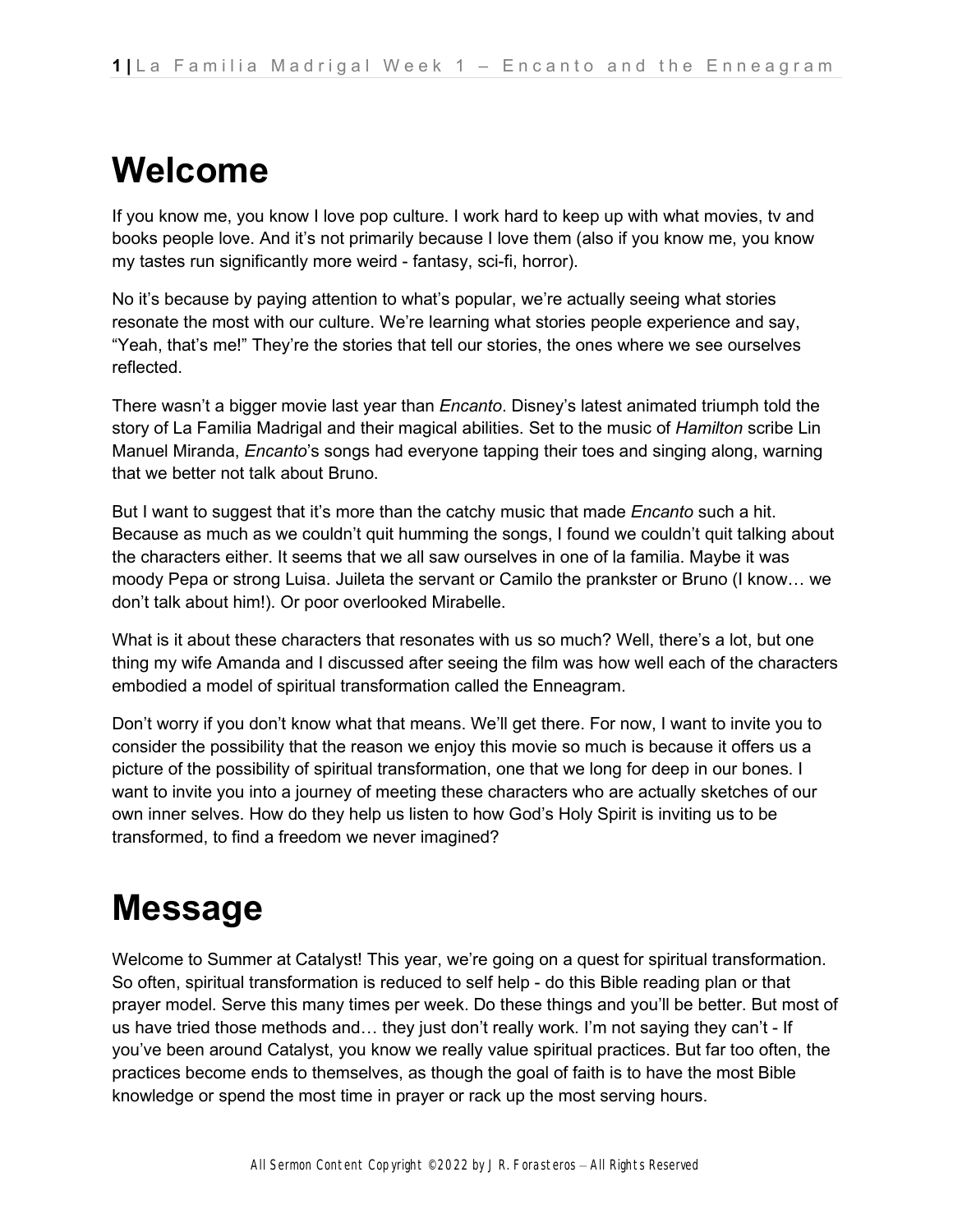But the real goal of faith is formation - allowing ourselves to be molded into the image of Jesus for the sake of the world around us. Spiritual practices that help us do this are golden. Those that aren't are a hindrance.

To help us get at that, we're spending our summer with La Familia Madrigal from *Encanto*. When the film released, a whole bunch of believers noticed that the nine magical Madrigals correlated weirdly closely with a tool utilized in Spiritual Direction called the Enneagram.

On its surface, the Enneagram looks like a personality profile - like Myers-Briggs or Strengthsfinder. In the Enneagram, you identify yourself as one of the numbers 1-9, which then goes on to describe how you interact with the world.

And this is as far as a lot of folks take the Enneagram. But if we stop there, we miss why so many Spiritual Directors find the Enneagram a tool that's useful for Spiritual Formation.

Ian Cron, a Spiritual Director who has written about the Enneagram a lot, says it like this: "Personality tests tell you who you really are. The Enneagram tells you who you're really *not*."

In other words, what the Enneagram helps you identify in yourself is something theologians and mystics call our *shadow self*. It's a false self we all create out of fear, shame or anger. Our shadows are like a video game avatar - they're a preferred way for us to interact with the world. Our shadow selves feel safer than our real selves. But because our shadows were formed out of darkness, they create darkness. And facing down our shadow selves is really hard.

Until we face down these shadow selves - and understand the lies we believed that led us to create them in the first place, we can't heal. So how do we do that?

Believe it or not, our healing begins by allowing God to see us.

#### Turn with me to [1 John 1.](https://ref.ly/logosref/bible$2Bnlt.83.1)

In both the gospel and letters, John uses the image of light and darkness to describe our relationship to God. Right here at the beginning of his letter, John offers some framework that sounds pretty confusing for a lot of us raised in the church:

This is the message we heard from Jesus and now declare to you: God is light, and there is no darkness in him at all. So we are lying if we say we have fellowship with God but go on living in spiritual darkness; we are not practicing the truth. But if we are living in the light, as God is in the light, then we have fellowship with each other, and the blood of Jesus, his Son, cleanses us from all sin.

So far, this sounds like what we expect: God is good, sin is bad. God is light, sin is dark. Our goal is to quit sinning and come into God's light.

It's what we expect, but it's also where we fail, because we've all had the experience of coming into God's light, but still sinning. So what's the deal? Are we hopping back and forth between light and dark? Are we just still living in the darkness even though we're good sometimes?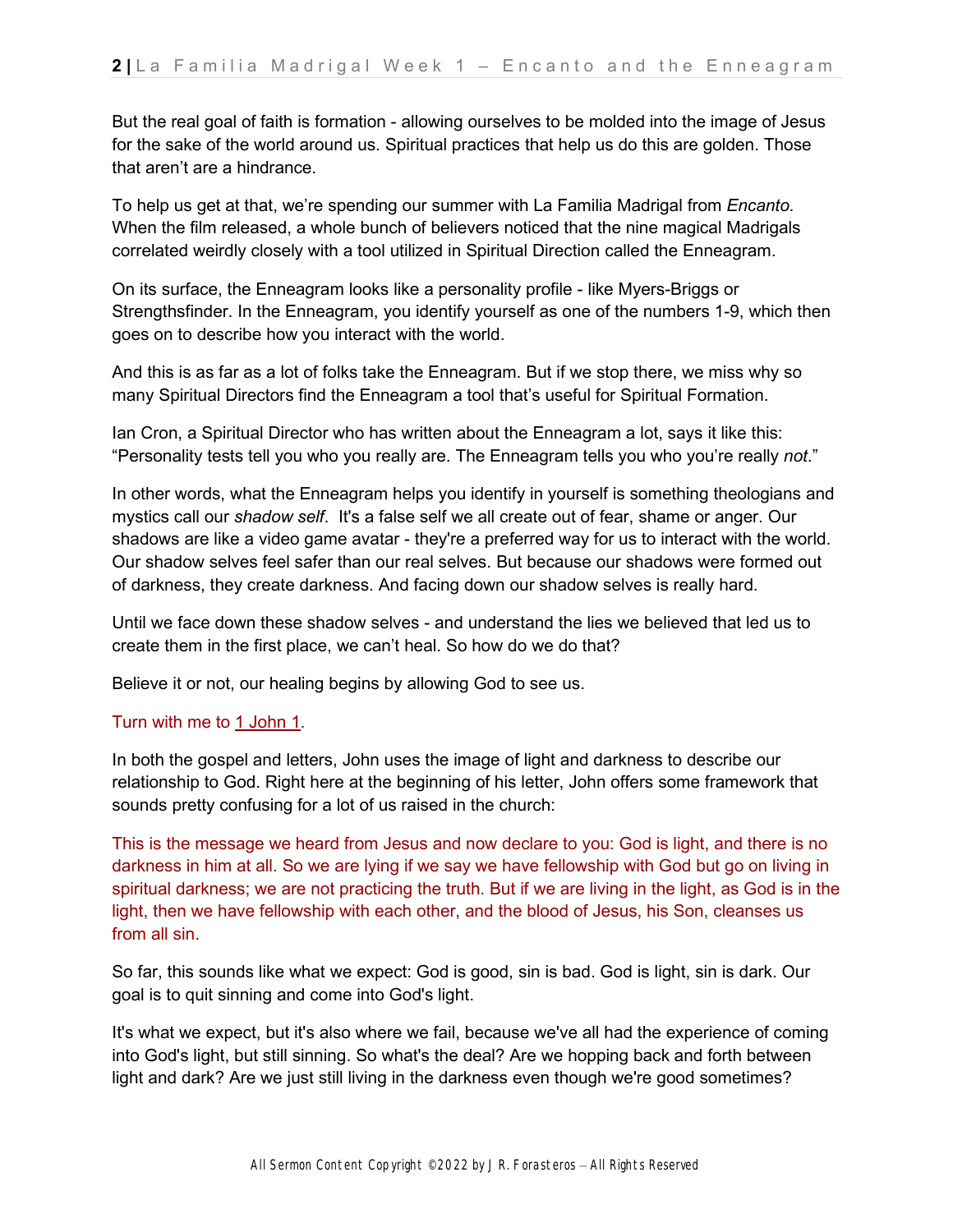Let's keep reading what John says:

If we claim we have no sin, we are only fooling ourselves and not living in the truth. But if we confess our sins to him, he is faithful and just to forgive us our sins and to cleanse us from all wickedness. If we claim we have not sinned, we are calling God a liar and showing that his word has no place in our hearts. -[-](https://ref.ly/logosref/bible$2Bnlt.83.1.5-83.1.10) [1 John 1:5-10](https://ref.ly/logosref/bible$2Bnlt.83.1.5-83.1.10)

So we should live in the light, which cleanses us from all sin, but if we say we have no sin, we're lying and living in the darkness? What's happening here?

John wants us to separate our identity from our actions. When we sin, we think of ourselves as sinners, as though our core identity is something disgusting and hateful to God.

But that's not the core of who we are. As humans, we're created in God's image - that's the first truth of who we are. Sin is darkness, it's deception. Sin keeps us from seeing the truth of who we are. Sin lies to us about our true nature and about the truth of other people.

This is why Jesus said in John's gospel that he didn't come to condemn the world, but to save us. God always loves us. God has always loved us. God will always love us. That is the first truth of how God sees you: a beloved child. Sin convinces us otherwise. Sin convinces us to be angry. Afraid. Ashamed. Sin convinces us to hide from God.

But it's all a lie. This lie creates our shadow self.

It's scary. Because the shadow is what has kept us safe all these years. But if we can learn to sit in God's light, if we can learn to let ourselves be seen by God, we find we're loved by God, we live in the light, and we are transformed.

Not by our actions, but by God's love for us. God shows us who we really are. God shows us who our neighbors really are. God shows us the lies that give rise to our sins. God is the light by which we see the world around us.

When we live in God's love, when we see by God's light, we become the images of God we were created to be. Not by working hard. Not by earning. But by receiving from God pure, unconditional love.

# **BREAK**

Spiritual change begins when we allow ourselves to sit in the light of God's loving gaze. When we allow God's love to tell the truth about us and dispel the shadow self.

So how does the Enneagram help with that?

Our shadow selves don't all look the same. They don't all arise from the same lies. The Enneagram is a tool that's been developed over hundreds of years by various mystics and spiritual directors working with people of faith to be changed by God's love.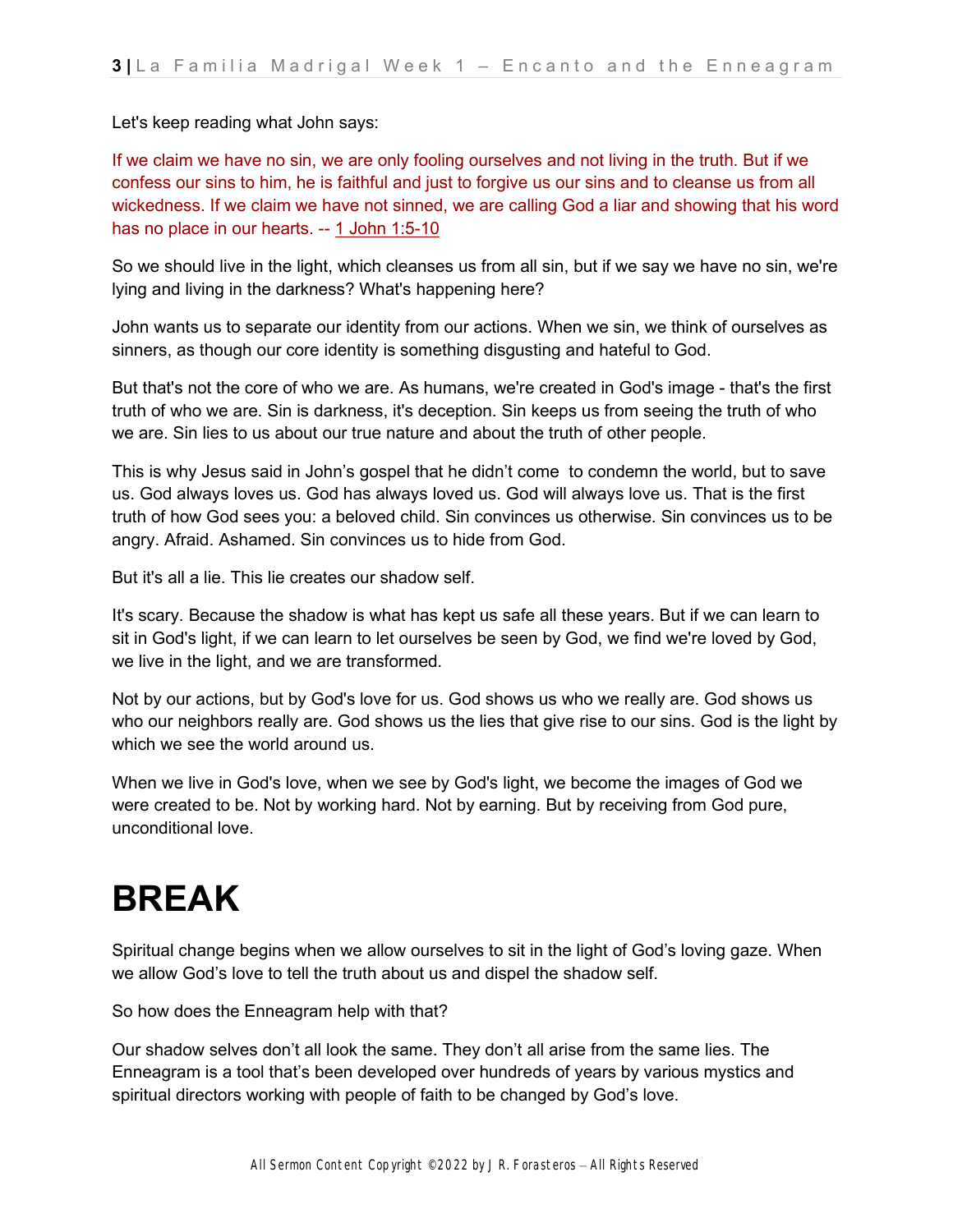The system they've developed groups us into three sets of three numbers. These groups are called triads, and they're all based around a core kind of lie we believe about ourselves.

So the 8s, 9s and 1s are part of the Anger triad. 8s are angry at the world. 9s avoid anger like the plague. And 1s are angry at themselves.

2s, 3s and 4s fall into the Shame triad. 2s source of shame is the world around them. 3s avoid shame by doing, producing, keeping busy. And 4s direct their shame inward.

5s, 6s and 7s comprise the Fear triad. 5s are afraid of the world around them. 6s avoid fear by trying to predict everything. And 7s are afraid of being alone in their inner life.

Each of these broad categories believes something false about themselves. I'm a 3, and the lie I believe, the lie that formed my shadow self, is that I am fundamentally unlovable. My wife is a 9. Her basic lie is that her thoughts, experiences and emotions don't matter.

All this can get really abstract, so here at the beginning of this journey together, i want to make a few things really clear:

This is a tool for spiritual growth. Much like a devotional commentary or notes in a study bible, the Enneagram interacts with Scripture but is not Scripture. As with every spiritual tool, it's only good so long as it's helpful.

You're not going to connect with every number. In fact, you're only going to connect with one of them. But I have found that understanding the other numbers has massively helped me gain *empathy*. I'm a 3, but understanding how 5s work helps me love my friends who are 5s better (and vice versa). Knowing I am a 3 and my wife is a 9 has made a huge difference in our communication in our marriage.

Speaking of connecting with only 1 number, what most people experience with learning their Enneagram number is a lot of discomfort. If you're a 1, expect to be really uncomfortable the week we discuss Isabela. Hearing someone talk about your Enneagram number feels like someone has opened up your diary and is reading your innermost thoughts aloud. That's because someone is shining a light on your shadow self, and our shadow selves want to stay in the shadows. So when you feel that, just hang in there.

We're going to use Encanto because the members of La Familia Madrigal embody each of the numbers of the Enneagram so well. It's a fun, simple pathway into the promise of spiritual change.

Each week, we'll investigate a different member of La Familia. We'll use their ability and behavior as a doorway into a particular number. We'll explore the core lie that number believes, why it's false and what God's love says is actually true about that person.

Each week, we'll gain some tools to help us make space for the Holy Spirit to teach us the truth about ourselves.